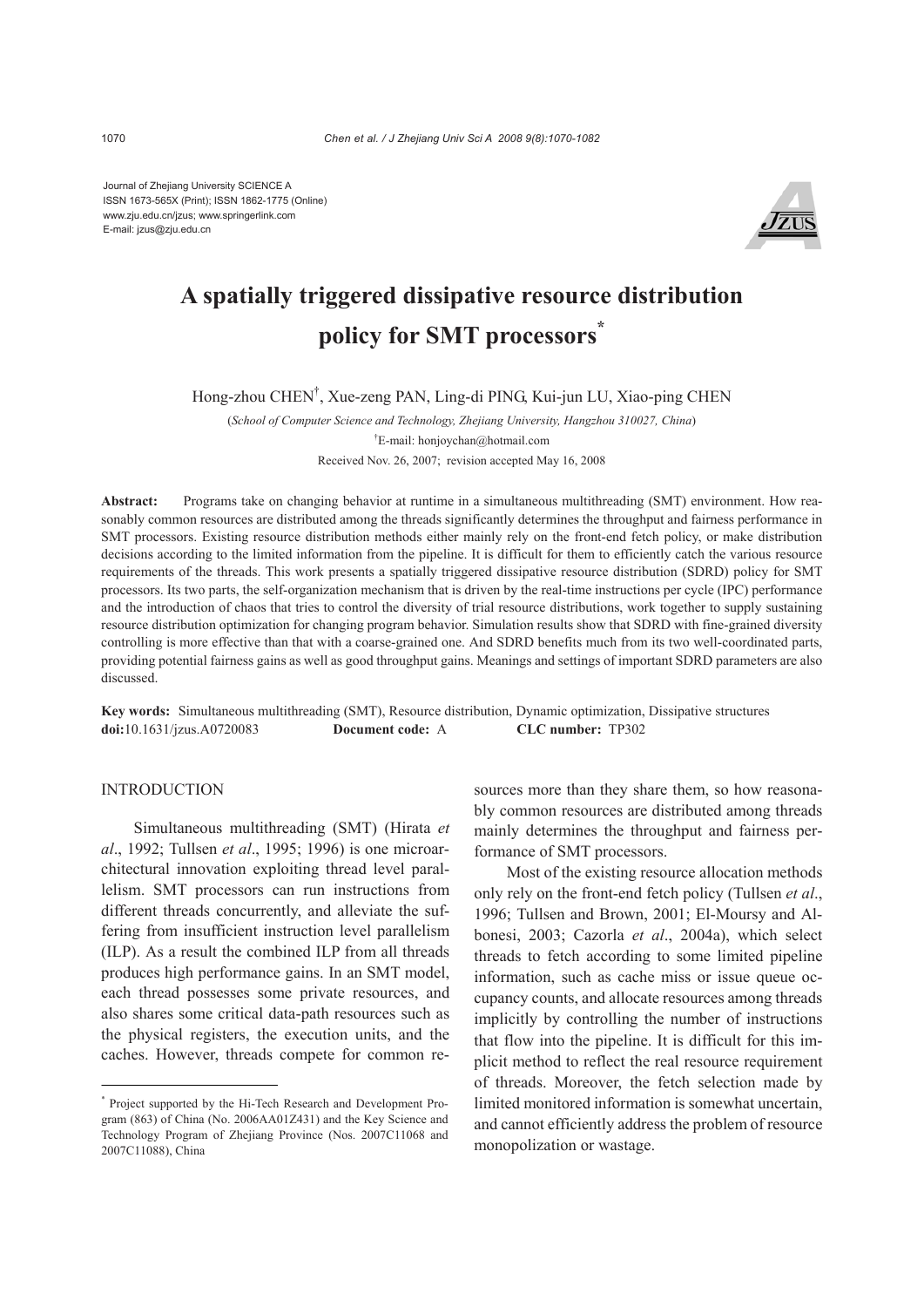Some other methods allocate resources to threads explicitly, and obtain a good effect. But the majority of them (Latorre *et al*., 2004; Cazorla *et al*., 2004b; Sharkey *et al*., 2006) still adjust resource distribution according to limited pipeline information, without targeting end performance directly, and they are unaware of the impact of their resource distribution on real performance. So it is also hard to meet the real resource requirement of threads, especially in a complicated SMT environment with changing program behavior. The learning-based policy in (Choi and Yeung, 2006) optimizes resource distribution directly targeting the end performance. However, when program behavior becomes complicated, it exhibits weak persistence in exploring new optimal distribution, and is apt to stagnate in the less optimal space of resource distribution. This indicates an imbalance between its exploitation of historical experiences and its self-exploration for new distribution.

This work presents a spatially triggered dissipative resource distribution (SDRD) policy for SMT processors. There are two parts in the distribution optimization procedure of SDRD, one is the self-organization mechanism that tries to exploit the best historical distribution solution, and the other is the introduction of chaos that tries to control the spatial diversity of trial distribution solutions. These two parts work together to supply persistent resource distribution optimization for changing program behavior. Both the fine- and coarse-grained diversity controlling of SDRD are studied. Simulation results show that SDRD with fine-grained diversity controlling is more effective than that with a coarse-grained one. And SDRD benefits much from its well-coordinated parts, providing good fairness gains as well as throughput increments. Meanings and settings of important SDRD parameters are also discussed.

The rest of this paper is structured as follows. Section 2 discusses related work, and Section 3 presents our SDRD policy. Then Section 4 describes our evaluation methodology, and Section 5 discusses the experimental results and important parameters of SDRD. Finally, Section 6 concludes the paper.

## RELATED WORKS

Current resource distribution methods for SMT

processors can be categorized into implicit policy and explicit policy.

Implicit policy performs resource distribution among threads implicitly by controlling the number of instructions flowing into the pipeline at the front-end, such as ICOUNT, STALL, DG (data gating), FLUSH, etc. ICOUNT (Tullsen *et al*., 1996) gives a higher fetch priority to the thread that has fewer instructions in pre-issue stages. It is unaware of the long latency problem of a cache miss which results in resource clogging. STALL (Tullsen and Brown, 2001) prevents a thread from fetching more instructions if it experienced an L2 cache miss. DG (El-Moursy and Albonesi, 2003) stops fetching from a thread if its cache miss count exceeds a threshold, and PDG (predictive data gating) (El-Moursy and Albonesi, 2003) stops fetching as soon as a cache miss is predicted. DWarn (Cazorla *et al*., 2004a) establishes different fetch priorities for the threads. When a cache miss happens, DWarn only degrades the fetch priority of the corresponding thread, instead of stopping fetching immediately. FLUSH (Tullsen and Brown, 2001) introduces a wiping mechanism to release the clogged resources by sweeping out the instructions of those threads that monopolize the resources, and then re-fetch those instructions if necessary. However, the re-fetching operation imposes extra pressure on fetch bandwidth and power consumption and, in addition, the problem of resource wastage still exists.

These implicit methods select the fetching thread according to monitored pipeline information such as the cache miss count, the occupancy of the issue queue, etc., and they implicitly allocate resources among threads by controlling the number of instructions flowing into the pipeline. It is difficult for these implicit methods to reflect the real resource requirements of threads. Moreover, their fetch selection or decision is made from the limited or uncertain information that cannot efficiently guide the resource distribution.

Explicit policies allocate resources to threads in a direct way. Among them, the STATIC method (Marr *et al*., 2002; Raasch and Reinhardt, 2003) partitions the resources among all threads statically, with each thread monopolizing equal resources. It suffers resource wastage because some thread may not take full advantage of the allocated resources, while other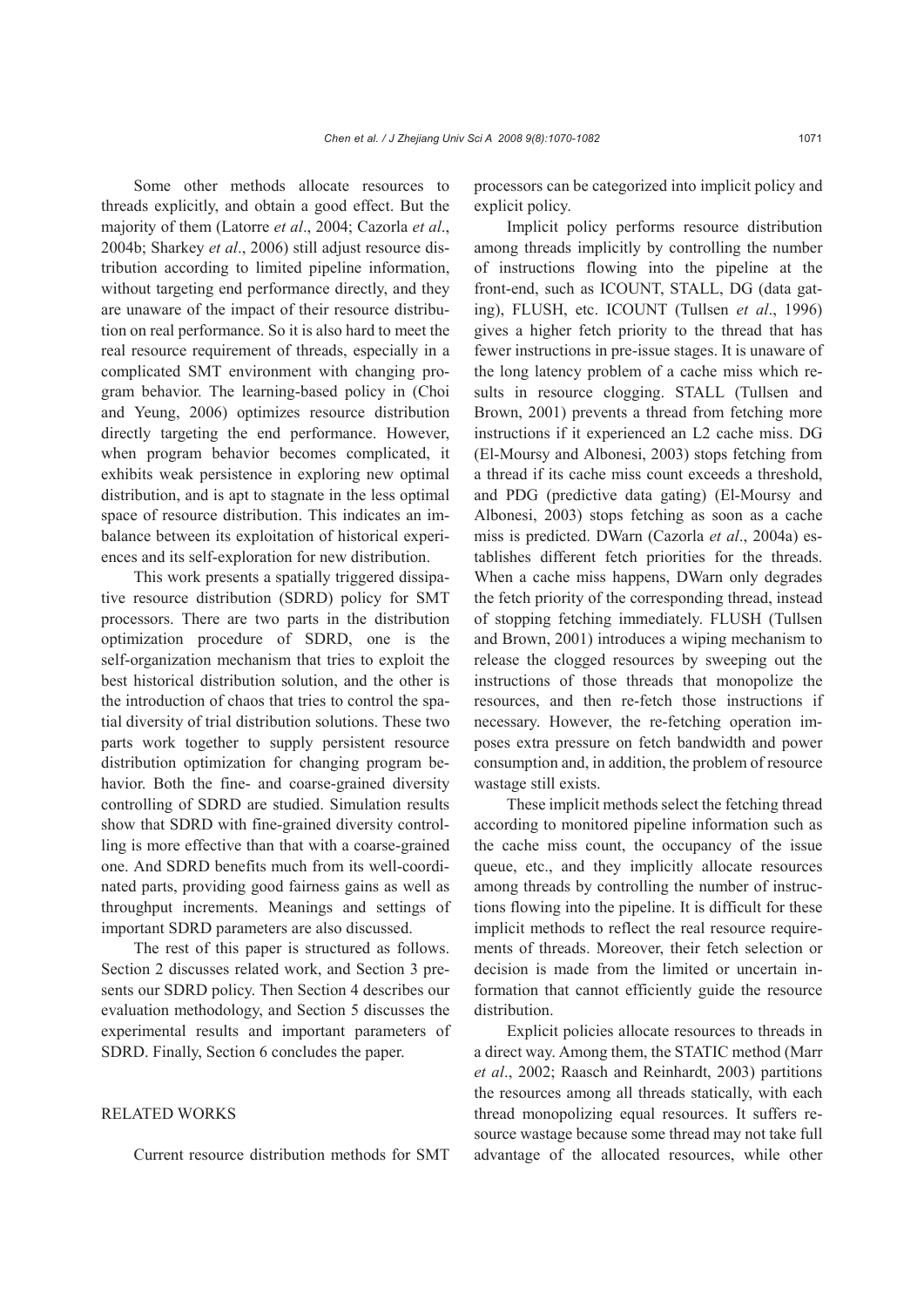explicit methods dynamically make a decision on resource distribution based on some information such as the feedback information from the back-end in DBA (dynamic back-end assignment) (Latorre *et al*., 2004), the limited pipeline information monitored in DCRA (dynamically controlled resource allocation) (Cazorla *et al*., 2004b), and the program phase information in AROB (adaptive reorder buffers) (Sharkey *et al*., 2006). DBA collects statistical information from the back-end periodically, then feeds this back to the resource allocation decision and assigns clustered back-end resources to threads. It is a coarse-grained resource distribution policy. DCRA classifies the threads into 'fast type' and 'slow type' according to their cache miss rates, and determines the resource distribution according to their usage of resources. AROB dynamically identifies the issue- or commit-bound phase of each thread, and then allocates a new reorder buffer (ROB) partition to the thread that steps into a commit-bound phase and de-allocates a ROB partition of the thread that steps into an issue-bound phase.

Generally, these dynamic explicit policies have good effect. But they are guided by supervised indirect information instead of the real performance, and they have no idea about the impact of their distribution solutions on the actual performance. So it is difficult to figure out an optimal solution. In addition, such policies often focus on alleviating some specific bottlenecks in the SMT processors, making them not generally effective for those complicated SMT environments with changing program behavior.

HILL (Choi and Yeung, 2006) dynamically optimizes resource distribution via the hill-climbing technique established over several trial partitions. Although HILL directly targets performance and obtains impressive results, it fastens the exploration scope of the trial partitions when they try to explore new optimal partition in the resource distribution space, making the exploration less flexible. On the other hand, HILL always allows the trial partitions to be fully influenced by the best historical experience, placing too much emphasis on the exploitation of historical experience. Hence, when the program behavior becomes complicated, HILL exhibits weak persistence in exploring new optimal partitions, and is apt to fall into the trap of less optimal resource distribution space. Moreover, when the harmonic mean of weighted IPC (instructions per cycle) or average weighted IPC is taken as the function for evaluating the fitness of the trial partitions, the single mode IPC performance of each thread is needed. It needs to periodically run on only a single thread and stall all of the rest of the threads, and this wastes the processor's resources.

Our approach merely uses the throughput IPC performance as the feedback to drive a resource distribution decision. Inspired by the dissipative structure theory in the thermodynamic field, the spatially triggered chaos in our approach maintains the diversity of trial resource distributions at a certain level. It not only avoids an excessive exploitation on the best historical distributions but also provides extra chance for meeting the resource requirements of slow threads. Therefore both the throughput IPC and fairness performance are improved, especially in a complicated SMT environment.

# SPATIALLY TRIGGERED DISSIPATIVE RE-SOURCE DISTRIBUTION

The emergence of order in the evolution process of biological and social systems has been a fundamental inspiration in the development of evolutionary theory. Open system structures of increasing complexity were developed into a general thermodynamic concept of dissipative structures by Prigogine (1967), which is frequently used as a generic dynamic concept to describe the evolvement of nonlinear systems (Prigogine, 1976; Nicolis and Prigogine, 1977). In the dissipative structure theory, a nonlinear open system, which is far from an equilibrium state, can transform from an original chaotic state to a spatiotemporally ordered state in a fluctuant process resulting from the synergy of the self-organization mechanism and continual entropy exchange with the outer environment.

When threads run in an SMT environment, their resource requirements change with varying workload behavior. It is necessary to adjust the resource distribution among threads in different program phases. In our resource distribution evolvement system, there are a number of distribution candidates representing different solutions for resource distribution. Each distribution candidate is applied to the system for a period of time (called 'applying period'). When all of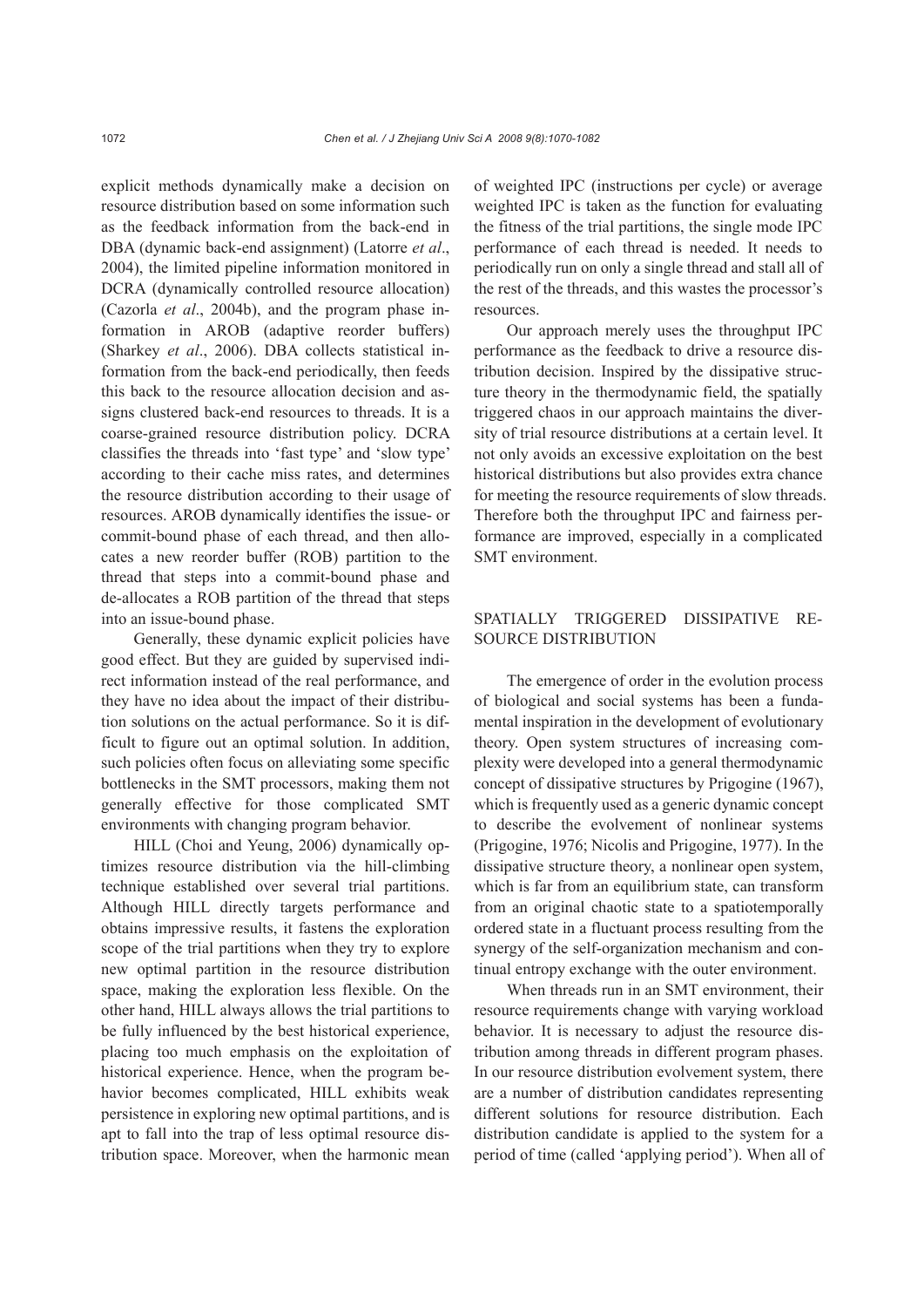the distribution candidates are applied to the system one after the other, a new generation of distribution candidates is figured out. The period between two adjacent generations is called a 'generation period'.

Our approach borrows the idea of dissipative structures from two angles: (1) it establishes a selforganization mechanism that tries to bring the distribution candidates to an ordered state of desirable convergence with optimal distribution for the program behavior; (2) it introduces some extra chaos on behalf of the entropy exchange with outer surroundings to keep the distribution candidates away from undesired convergence and launches a new evolvement stage. Then, with the cooperation of self-organization and extra chaos, the fluctuation comes into being to provide sustainable optimization in the resource distribution evolvement process.

#### **Self-organization mechanism**

The distribution of two kinds of critical common resources, the ROBs and the issue queue (IQ), is involved in our approach. For simplicity, only the distribution of ROB among threads is evolved. The distribution of IQ is kept in proportion to that of ROB in every applying period. The distribution candidate that yields the best IPC performance in a previous generation period directs the resource distribution evolvement in the succeeding generation period. In the iteration of this procedure, optimal resource distribution is supposed to be approached.

Let *M* denote the number of distribution candidates, *N* denote the number of threads, the *i*th distribution candidate  $D_i = (d_{i1}, d_{i2}, \dots, d_{ii}, \dots, d_{iN})$  denote the *i*th solution of ROB distribution among threads from 1 to *N*. According to the program locality principle, the local best historical distribution candidate  $D_l$  is taken to direct the self-adjustment activities of all candidates. The preliminary computational model for SDRD to calculate a new generation of the distribution candidates is established by

$$
d_{ij} = d_{ij} + r \times (d_{lj} - d_{ij}), \qquad (1)
$$

where  $r$  is a random number in  $[B_l, B_u]$ . The positive numbers  $B_l$  and  $B_u$  represent the exploitation scope to which extent the distribution candidates are attracted by the best historical experience. The randomicity introduced here brings more chances for those low ILP threads to obtain a share of extra resources, preventing pursuit of the throughput performance in disregard of the fairness performance.

### **Spatially triggered chaos**

According to Eq.(1), however, the distribution candidates may become closer and closer to the local historical experience and more and more similar to each other, till they arrive at a stationary state of convergence. It is desirable if they converge in the optimal resource distribution space. Unfortunately if it is not a pleasing convergence, but a trapped stagnation in a less optimal distribution space, then the similar candidates will lose their diversity and it is hard for the evolvement to find a better distribution solution. Moreover, when a new program phase arrives the distribution candidates may converge in a distribution space that is optimal for the previous phase but not for the succeeding one, and cannot escape from the stationary equilibrium state to capture the emergence of the new resource requirement agilely. To handle this problem of diversity loss, according to the dissipative structures theory, extra chaos is expected to break the undesired equilibrium and maintain the diversity of the distribution candidates.

However, it is hard to differentiate an undesired stagnation (which wants disturbance) from a desirable convergence (which should be preserved). In SDRD this difficulty is addressed by a random control on the spatial diversity of the distribution candidates. That is, if the spatial diversity metric of the candidates is detected as below some kind of diversity threshold *θ*, then it is suspected that an undesirable stagnation might be happening, and extra chaos is triggered at a chaos probability of *p* by resetting some candidates to an arbitrary distribution to hold the whole diversity at a certain level.

Depending on whether the extra chaos is triggered in an intra-generation or an inter-generation manner, two modes are designed for SDRD: the local spatially triggered mode (L-SDRD) and the global spatially triggered mode (G-SDRD). L-SDRD measures the diversity between  $D_i$  and its predecessor  $D_{i-1}$ before applying each candidate  $D_i$  in every generation. The local diversity metric between  $D_i$  and  $D_{i-1}$  is defined as the sum of the differences of their corresponding components (the Manhattan distance), shown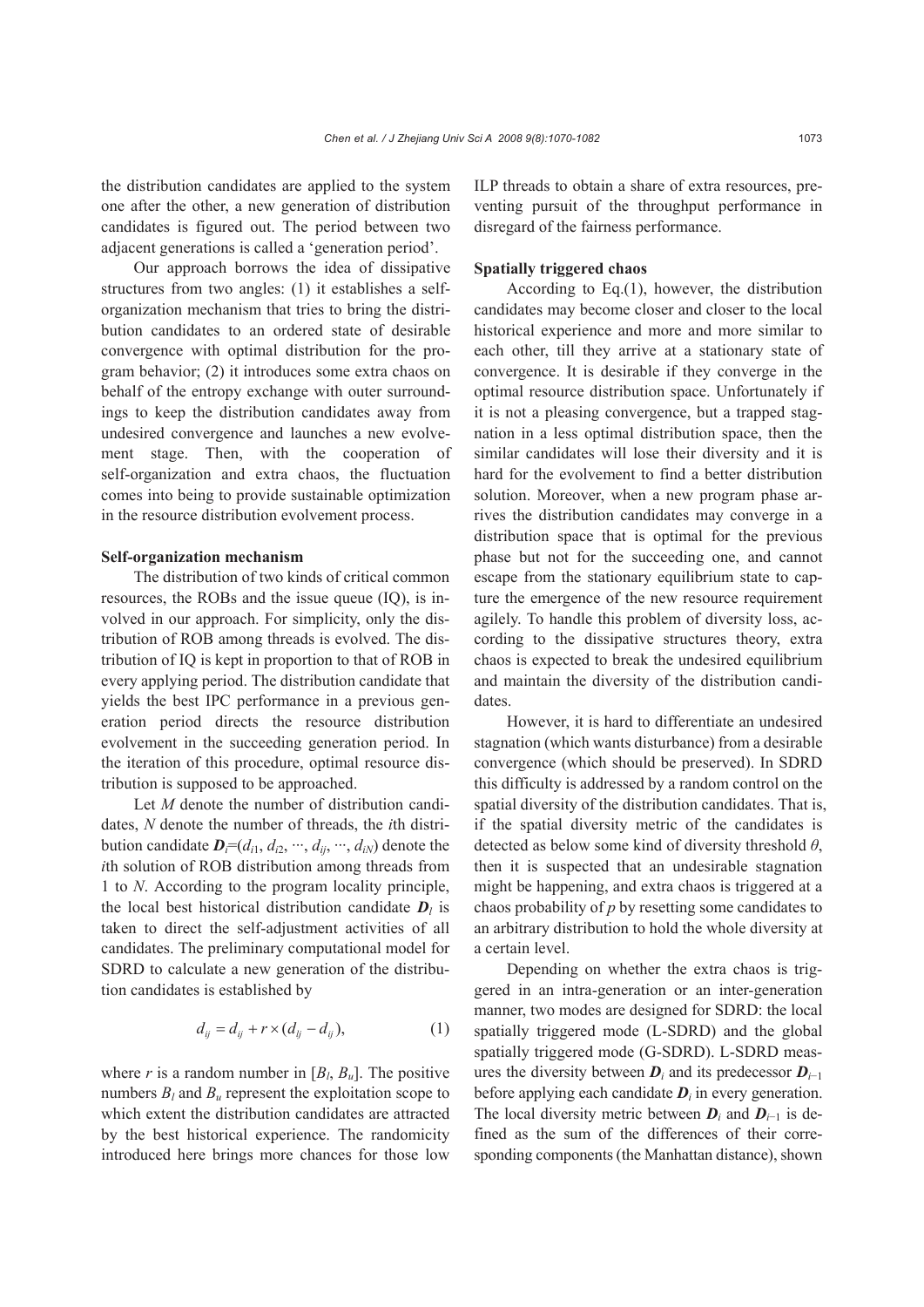by Eq.(2):

$$
DIV_i = \sum_{j=1}^{N} \left| d_{ij} - d_{(i-1)j} \right|, \quad i = 2, 3, \dots, M,
$$
 (2)

If  $DIV_i$  is below the diversity threshold  $\theta$ , then  $D_i$ is disturbed at the chaos probability *p* with an arbitrary distribution.

In the global mode, the diversity of the whole of the candidates is measured one time when each new generation is figured out by Eq.(1). The global diversity metric is defined as the sum of the Manhattan distance between each candidate and the center  $C=(c_1, c_2)$  $c_2, \dots, c_i, \dots, c_N$  of the whole of the candidates, shown by Eq. $(3)$ :

$$
DIV_{G} = \sum_{i=1}^{M} \sum_{j=1}^{N} \left| d_{ij} - c_{j} \right|, \tag{3}
$$

where

$$
c_j = \frac{1}{M} \sum_{i=1}^{M} d_{ij}.
$$
 (4)

If  $DIV_G$  is below the diversity threshold  $\theta$ , then one random candidate is disturbed at the chaos probability *p* with an arbitrary distribution. Apparently L-SDRD controls the diversity of the distribution candidates in a finer-grained manner than G-SDRD does.

The introduced chaos is supposed to contribute to the resource distribution evolvement in three ways: (1) It generally maintains the spatial diversity of the candidate distributions, keeping the evolving process continuing with changing program behavior; (2) It takes account of the prevention of a desirable convergence from disturbance in a speculative manner; (3) The additional disturbance may bring more fairness for low ILP threads in obtaining extra desired resources.

#### **Algorithm description**

To summarize, Eq.(1) provides the self-organization mechanism, and the spatially triggered chaos introduces negative entropy flow. As in an evolutionary system, the distribution candidates not only refer to the historical experiences, but are also influenced by the environment. The extra chaos carries negative entropy from outer surroundings, bringing the system into a nonequilibrium state, and then the self-organization mechanism takes the system back again into a new equilibrium state. In such a fluctuation resulting from the inherent nonlinear interactions among the distribution candidates, a dissipative structure comes into being and leads to a durable resource distribution evolvement.

According to the description above, SDRD works as follows.

At the start the distribution candidates are initialized with random distributions of the ROB resources; the IQ resources are always allocated proportionately to the distribution of ROB among threads in the following steps. The IPC performance of every candidate is set to zero. Then let the system begin to apply the distribution candidates from the first one.

At the beginning of every applying period (finish applying a previous candidate *Di*−1 and begin to apply the next candidate  $D_i$ , the IPC performance produced by  $D_{i-1}$  is evaluated. If it is in the L-SDRD, *DIV<sub>i</sub>* is measured according to Eq.(2), and if it is less than  $\theta$ , then  $\boldsymbol{D}_i$  is reset to an arbitrary distribution of ROB at probability  $p$ , otherwise keep  $D_i$  unchanged. And then  $\mathbf{D}_i$  is applied to the system.

When a generation period arrives (finish applying all of the distribution candidates in a round),  $D_l$ that yields the best IPC performance is picked out, and a new generation of the candidates is calculated according to  $Eq.(1)$ . If it is in the global mode, the center and  $DIV<sub>G</sub>$  of the whole of the candidates are calculated by Eq.(4) and Eq.(3), respectively; if  $DIV_G$ is under  $\theta$ , then one random candidate is reset to an arbitrary distribution of ROB resources at probability *p*, otherwise keep all candidates untouched.

The operations in the applying period and the generation period are iterated until the finishing of the workloads.

#### **Implementation**

For a possible implementation of our SDRD policy, additional hardware is needed on the basis of SMT processors, as shown in Fig.1.

First, a set of resource distribution registers is needed to store the resource shares of two kinds of resources allocated to each thread. It is updated by SDRD algorithm in every applying period.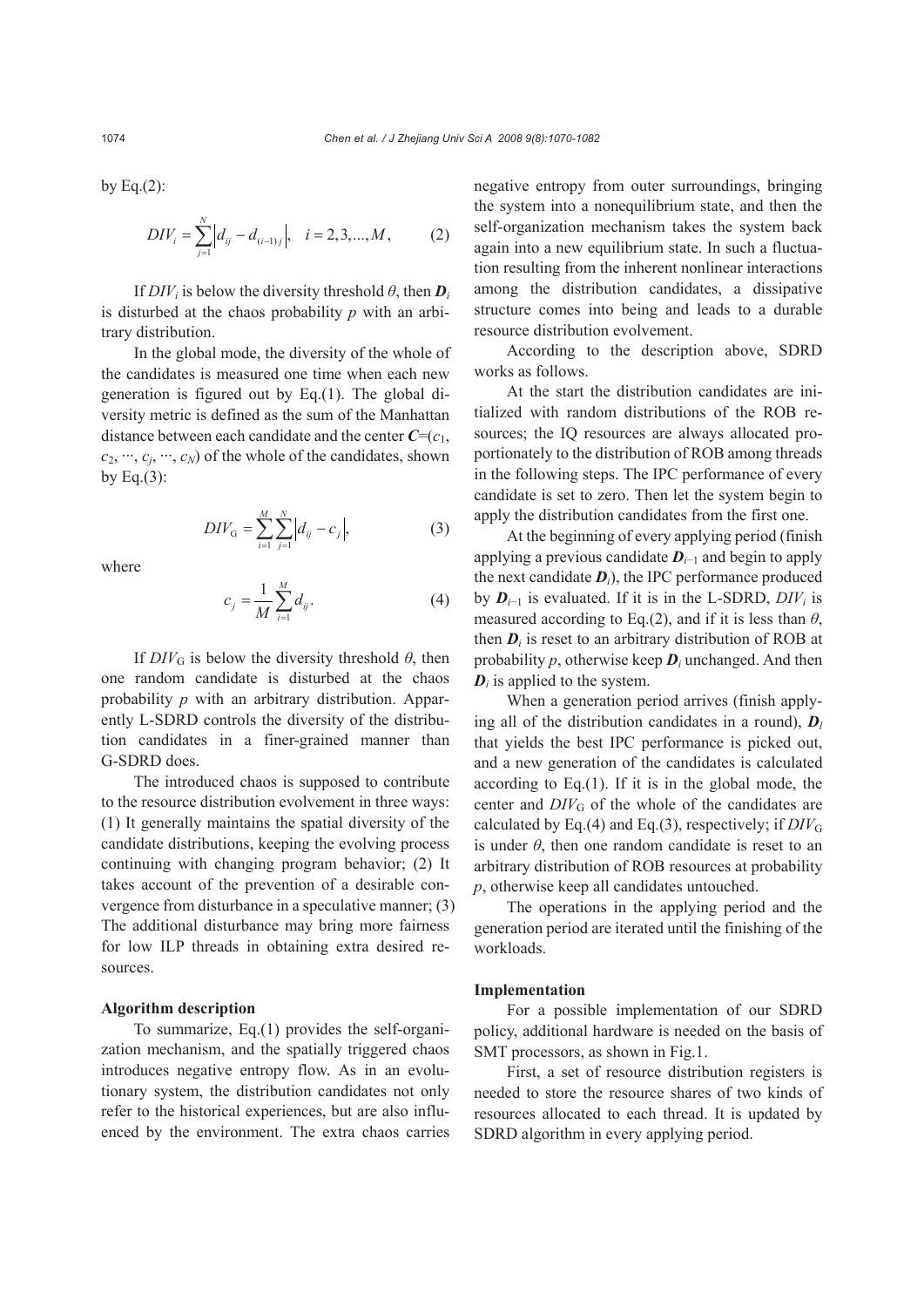

**Fig.1 Diagram of SDRD on SMT model. Dashed parts are the additional hardware needed for implementation of SDRD, and shaded parts are the shared resources involved in SDRD**

To calculate the in-flight IPC performance, a committed instruction counter is required. It increases automatically by 1 as soon as an instruction from any of the threads is committed from the ROB. Usage counters of ROB and IQ are also demanded by each thread for comparison with the resource shares stored in the distribution registers. For each thread, whenever it obtains a resource item, its corresponding usage counter will increase by 1 automatically; its ROB usage counter will decrease by 1 automatically when one of its instructions is committed; its IQ usage counter will decrease by 1 when one of its instructions is issued.

In addition, in the front-end a comparing logic should be added to execute the comparison between the resource usage counters and the distribution registers. The output of the comparing logic is fed to the fetch unit, which will stall fetching from a thread if any of its usage counters is beyond its corresponding allocated resource shares.

Finally, hardware that performs the SDRD algorithm is required. It applies the distribution candidates to the system by outputting the current distribution candidate to the distribution registers, and evaluates the runtime IPC performance according to the committed instruction counter. Also, it calculates the new generation of the distribution candidates via the self-organization mechanism and the spatially triggered chaos.

## METHODOLOGY

To evaluate the performance of this policy, we extended M-Sim (Sharkey *et al*., 2005), which is a modified version of Simplescalar 3.0 (Burger *et al*., 1996) and supports both the SMT model and the superscalar model, to support a shared ROB model. Details of the simulator configuration are shown in Table 1.

**Table 1 SMT simulator configuration** 

| Parameters                                 | Configuration                                                                                                                                              |
|--------------------------------------------|------------------------------------------------------------------------------------------------------------------------------------------------------------|
| Bandwidth                                  | 8-wide fetch, issue and commit                                                                                                                             |
| Oueue size                                 | 512-entry ROB, 256-entry LSQ, 160-entry<br>IО                                                                                                              |
| Physical re-<br>gisters                    | 256 integer and 256 floating-point                                                                                                                         |
| Fetch policy                               | ICOUNT2.8 (Tullsen et al., 1996)                                                                                                                           |
| Function unit<br>and Lat.<br>(total/issue) | 6 Int Add $(1/1)$ , 3 Int Mult $(3/1)$ / Div<br>$(20/19)$ , 4 Mem Port $(1/1)$ , 3 FP Add<br>$(2/1)$ , 3 FP Mult $(4/1)$ / Div $(12/12)$ / Sqrt<br>(24/24) |
| Branch pre-<br>dictor                      | 2k-entry gshare, 2k-entry 4-way set-<br>associative BTB                                                                                                    |
| L1 I-cache                                 | 64 kB, 2-way set-associative, 32-byte line,<br>1-cycle hit time                                                                                            |
| L1 D-cache                                 | 64 kB, 4-way set-associative, 32-byte line,<br>1-cycle hit time                                                                                            |
| Unified L <sub>2</sub>                     | 2 MB, 8-way set-associative, 64-byte line,                                                                                                                 |
| cache                                      | 10-cycle hit time                                                                                                                                          |
| Memory                                     | 64-bit width, 200-cycle access latency                                                                                                                     |

The workloads from SPEC CPU2000 benchmarks (Henning, 2000) simulated in our experiment are composed of the precompiled Alpha binaries available at the Simplescalar website (Burger *et al*., 1996). The reference input sets of those benchmarks were used. For each thread, the simulator fast skipped to the earliest representative point among the single simulation points, the early single simulation point and the initialization end point (Sherwood *et al*., 2002;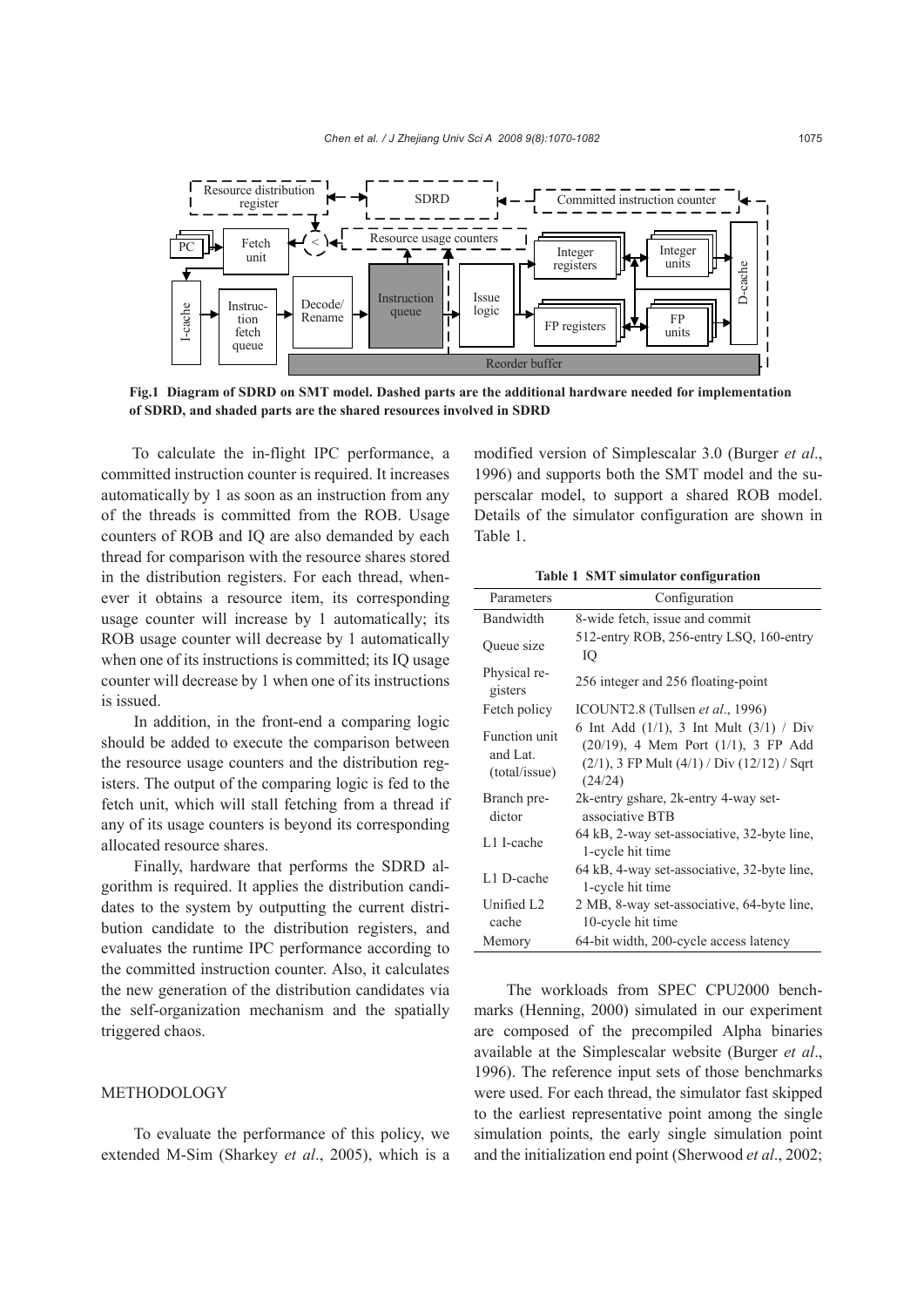Perelman *et al*., 2003), and then simulated the following 100M instructions. In SMT mode we stopped the simulation when any thread committed 100M instructions.

In creating the multithreaded workloads, we first classified all benchmarks into two types according to the results obtained in a single-threaded superscalar environment. One type has high ILP, and the other is memory intensive, labeled 'ILP' and 'MEM' respectively. Then we organized 30 multithreaded workloads in total: five 2-threaded and five 4-threaded for each of the ILP, MEM and MIX (mixture of ILP and MEM) types. Details of the workloads are shown in Table 2. In the following expression, let 'WL2' and 'WL4' indicate all of the 2-threaded and the 4-threaded workloads respectively, 'ILP2' and 'ILP4' indicate all of the 2-threaded and the 4-threaded workloads from the ILP type respectively, and so on for the MEM and MIX type workloads.

**Table 2 Simulated multithreaded workloads** 

| Type       | 2 threads      | 4 threads                     |  |  |
|------------|----------------|-------------------------------|--|--|
| IL P       | bzip2, crafty  | mesa, fma3d, eon, bzip2       |  |  |
|            | apsi, fma3d    | fma3d, apsi, bzip2, crafty    |  |  |
|            | galgel, vortex | apsi, perlbmk, galgel, vortex |  |  |
|            | wupwise, gzip  | mesa, apsi, wupwise, perlbmk  |  |  |
|            | apsi, perlbmk  | wupwise, gzip, mesa, gcc      |  |  |
| <b>MIX</b> | art, gzip      | art, mcf, wupwise, gzip       |  |  |
|            | mesa, twolf    | lucas, perlbmk, vortex, bzip2 |  |  |
|            | swim, vortex   | lucas, vpr, apsi, perlbmk     |  |  |
|            | lucas, perlbmk | swim, twolf, mesa, gcc        |  |  |
|            | wupwise, mcf   | twolf, art, eon, gcc          |  |  |
| <b>MEM</b> | art, mcf       | art, swim, mcf, vpr           |  |  |
|            | equake, twolf  | art, twolf, equake, mcf       |  |  |
|            | lucas, vpr     | vpr, parser, applu, mgrid     |  |  |
|            | mef, vpr       | lucas, vpr, equake, twolf     |  |  |
|            | art, swim      | art, mcf, swim, twolf         |  |  |

We used two metrics for evaluating the performance in the multithreaded workloads, the first one is the total throughput in terms of the commit IPC rate (IPC), and the second is the harmonic mean of individual thread speedups (Hmean) (Luo *et al*., 2001), which takes account of the fairness among threads, in case of favoring a thread with high IPC at the expense of restraining a thread with low IPC.

## RESULTS AND DISCUSSION

Among existing methods, AROB and HILL obtain better results, so we compared SDRD with AROB, HILL, and also two widely known methods ICOUNT and STATIC. The optimal parameter settings for AROB and HILL are referred to (Sharkey *et al*., 2006; Choi and Yeung, 2006). From our experimental experiences, the number of SDRD's distribution candidates is set to 6; other settings are shown in Table 3 for L-SDRD and G-SDRD. IPC performance is used as the feedback for both HILL and SDRD. The evaluation or applying period of AROB, HILL and SDRD is set to 32k machine cycles. The settings and meaning of SDRD's important parameters are also discussed in this section.

**Table 3 Parameter settings of SDRD** 

| Mode   | D   |     |      |
|--------|-----|-----|------|
| L-SDRD | 0.2 | 1.8 | 0.05 |
| G-SDRD | 7.4 | .6  | 0.20 |

Fig.2 compares SDRD (in both local mode and global mode) against ICOUNT, STATIC, AROB and HILL in our 30 workloads. The comparison is shown separately for the 2-threaded and 4-threaded workloads using both the IPC and Hmean metrics.

#### **L-SDRD vs. G-SDRD**

From Fig.2, we see that L-SDRD outperforms or matches G-SDRD in all but 3 of our 30 workloads using the IPC metric, and in all but 2 under the Hmean metric. While in the workload twolf-art-eon-gcc (MIX4 type) where G-SDRD has a little better IPC performance than L-SDRD, G-SDRD provides a Hmean performance obviously outshone by that of L-SDRD. This shows G-SDRD pursues the throughput performance at the expense of sacrificing fairness in this case.

To make further observation, Fig.3 shows the IPC and Hmean increments of L-SDRD and G-SDRD over ICOUNT. Obviously they obtain comparable IPC performance for all types of workloads, with average gains of 32.7% and 30.0% over ICOUNT, respectively. But using the Hmean metric, L-SDRD and G-SDRD have a distinct performance, with average gains of 24.1% and 16.1% respectively. The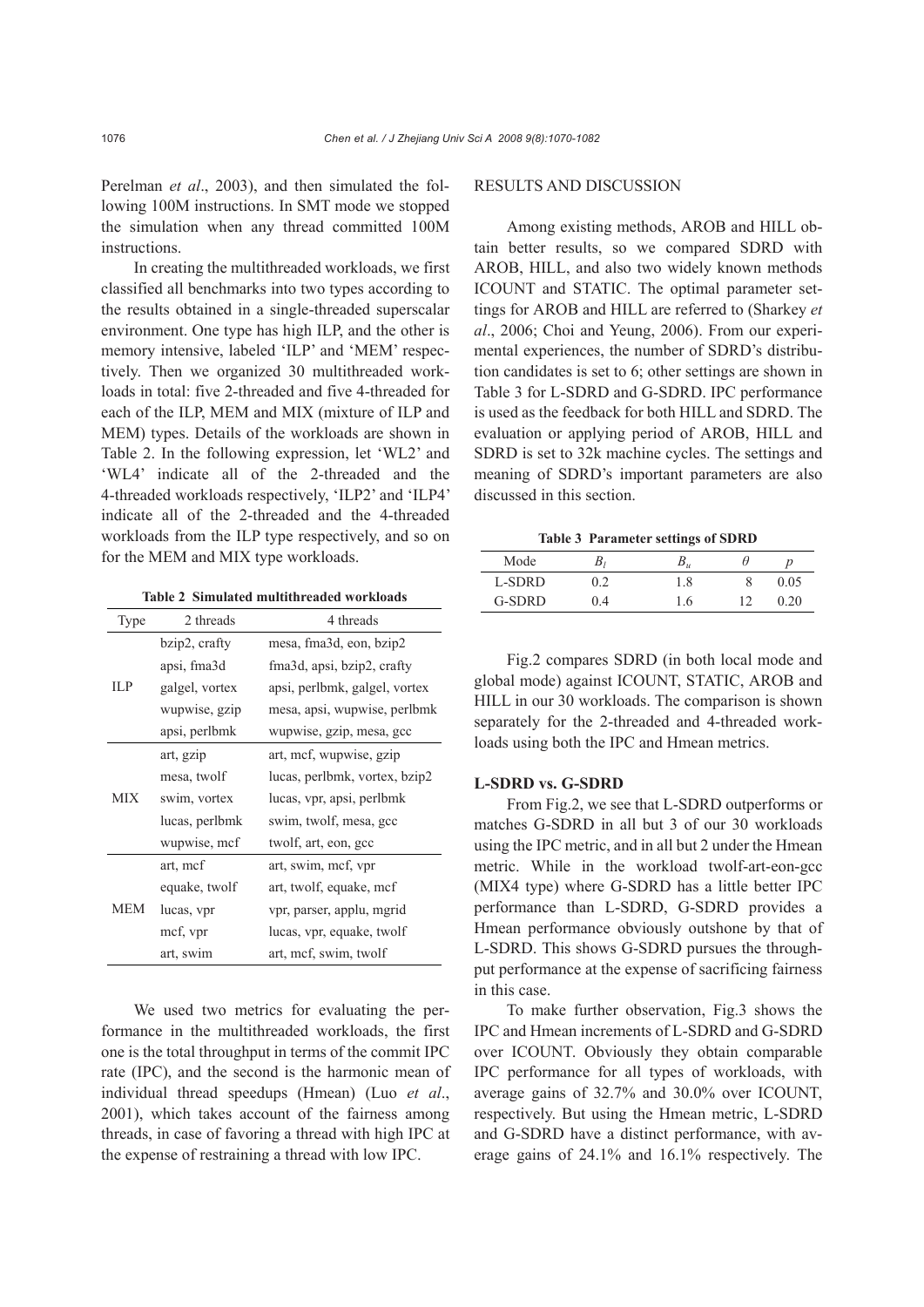

**load, IPC; (b) 4-threaded workload, IPC; (c) 2-threaded workload, Hmean; (d) 4-threaded workload, Hmean**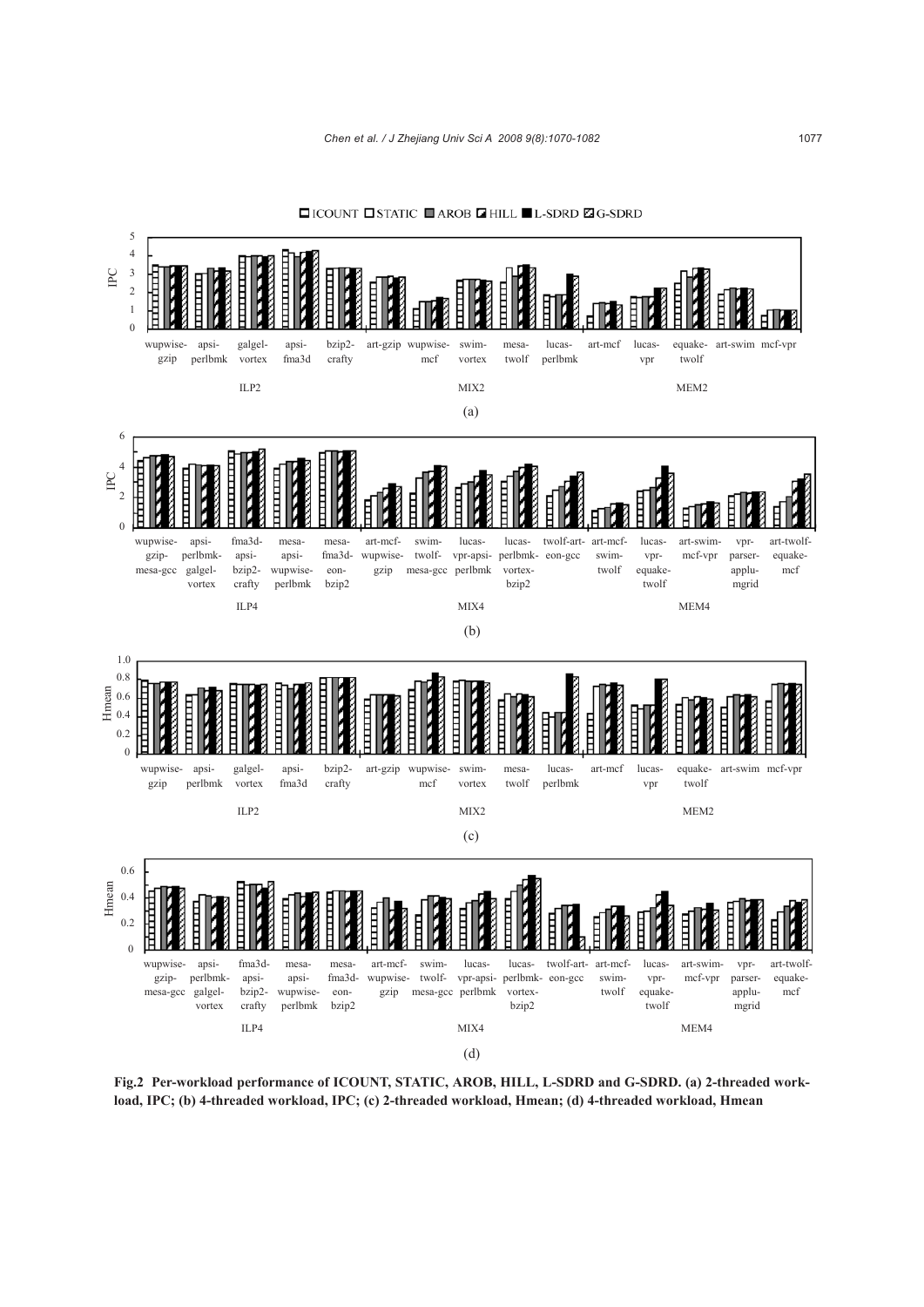contrast between G-SDRD's considerable IPC gains in the WL4, MIX and MEM workloads (1.8%, 2.8% and 4.5% less than L-SDRD, respectively) and the poor Hmean gains in those type workloads (13.6%, 15.7% and 8.8% less than L-SDRD, respectively) indicates again that G-SDRD favors fast threads at the expense of sacrificing the fairness of slow threads.



**Fig.3 IPC (a) and Hmean (b) increments of L-SDRD and G-SDRD over ICOUNT**

Since G-SDRD deals with diversity controlling in a coarser granularity than L-SDRD does, making the effect of the chaos weak, the IPC-directed self-organization part defined in Eq.(1) dominates the evolvement process. G-SDRD has to raise the chaos probability (shown in Table 3) to balance the two parts. However, this cannot provide a sufficient contribution to the Hmean metric.

In summary, fine-grained diversity controlling endues L-SDRD with a better balance between the IPC-directed self-organization part and the chaos part, providing good potential Hmean gains as well as good IPC gains. It is difficult for G-SDRD to makeup for the weak chaos part so as to take both IPC and Hmean performance into account.

In the following experiments and discussion, SDRD is defaulted to the local mode if not otherwise stated.

## **SDRD vs. others**

According to Fig.2, we took count of workloads in which SDRD provides a different rank of gains when compared with ICOUNT, STATIC, AROB and HILL using both the IPC and Hmean metrics, as shown in Table 4. For the three gain ranks, 'outperform' means SDRD provides positive gains over other methods, 'close to' means SDRD provides gains within (−3.0%, 0), and 'underperform' means SDRD provides gains that do not exceed −3.0%.

We see that using the IPC metric, SDRD outperforms all the four other methods in a large majority of the 30 workloads, and obtains a performance close to them in several workloads. Using the Hmean metric, SDRD outperforms the four methods in most of the workloads, and obtains a performance close to them in some workloads. And SDRD underperforms in few or none of the workloads when compared with the four methods using both the IPC and the Hmean metrics.

For further evaluation, Fig.4 shows the statistical IPC and Hmean improvements of SDRD over the other four methods. In Fig.4a, we observe that SDRD outperforms ICOUNT, STATIC, AROB and HILL by 32.7%, 17.3%, 13.5% and 7.1% respectively on average using the IPC metric. And in Fig.4b, SDRD outperforms the four methods by 24.1%, 13.2%, 8.5% and 7.2% respectively on average using the Hmean metric. Comparing the gains in the ILP, MIX and MEM type workloads, both the IPC and the Hmean gains in the MIX and MEM type workloads contribute most to the general average of gains, while the gains in ILP workloads are not so outstanding or even sometimes slightly poor.

**Table 4 Workload counts for SDRD using IPC and Hmean metrics with different gain ranks against other methods** 

| Method        | <b>IPC</b> |          |              | Hmean      |          |              |
|---------------|------------|----------|--------------|------------|----------|--------------|
|               | Outperform | Close to | Underperform | Outperform | Close to | Underperform |
| <b>ICOUNT</b> |            |          |              | 24         |          |              |
| <b>STATIC</b> | 25         |          |              | 22         |          |              |
| <b>AROB</b>   | 23         |          |              |            |          |              |
| <b>HILL</b>   |            |          |              | 19         | 10       |              |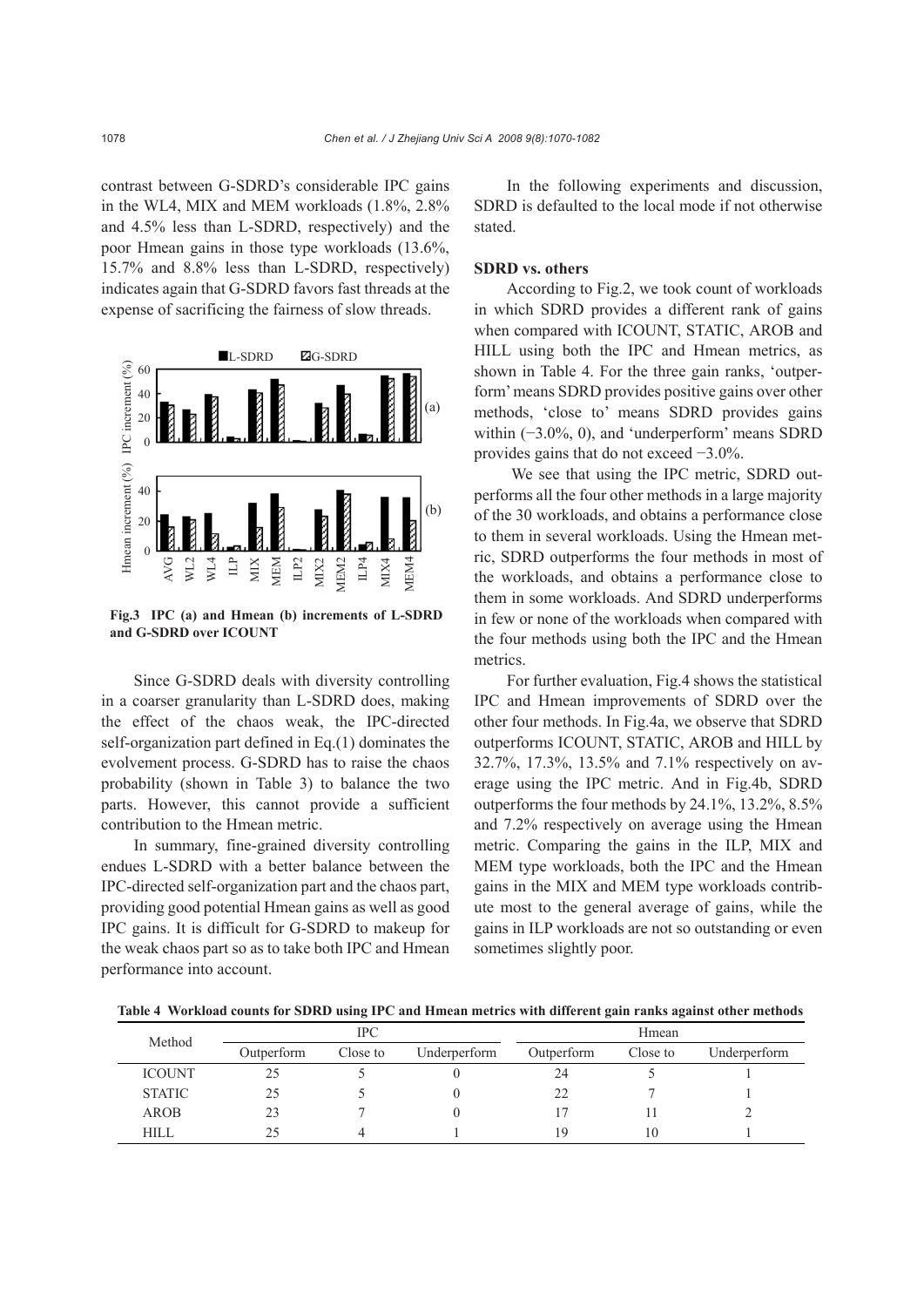

**Fig.4 IPC (a) and Hmean (b) increments of SDRD over ICOUNT, STATIC, AROB and HILL**

Since the programs in the ILP type workloads have a similarly high ILP level, those resource distribution policies that are biased to the high ILP thread seem to favor each of the threads to the same extent. Therefore the ILP-favored policies can produce good fairness as well as can take full advantage of the high ILP of fast threads to obtain good throughput performance. The mechanisms of ICOUNT, AROB and HILL do favor more the high ILP thread than SDRD, and so does STATIC, which is a static resource sharing version of ICOUNT. So the four methods have a desirable performance in ILP type workloads, leaving little potential gain space to SDRD.

Whereas in the MEM workloads (where a cache miss happens frequently) and MIX workloads (which are composed of ILP and MEM workloads), threads have distinct ILP levels and exhibit complicated behavior when they compete for resources. The ILP-favored policies are apt to favor high ILP threads by allocating more resources to them, with little consideration for the resource requirements of low ILP threads. This may result in performance degradation for both the whole throughput metric and the fairness metric, while SDRD keeps a good balance between fast threads and slow threads via its well-geared self-organization part and chaos part, providing outstanding gains in a more competitive resource environment.

## **Exploitation scope**

Fig.5 illustrates the impact of different  $(B_l, B_u)$ pairs on IPC and Hmean performance. To make it clear, the improvements of SDRD, with various (*Bl*, *Bu*) settings, over ICOUNT are presented. Other parameters of SDRD are kept unchanged. On the abscissa axis,  $B_l$  and  $B_u$  move away from 1 in decreasing and ascending direction respectively by a step of 0.2 from left to right. This means the scope of exploitation of the historical experience becomes larger and larger.



**Fig.5 Impact of exploitation scope on IPC (a) and Hmean (b) performance**

Fig.5 shows that the IPC gains are insensitive to the variation of the exploitation scope for more workload types than the Hmean gains. This can be explained by Eq.(1). No matter how the exploitation scope changes, the distribution candidates are always organized around the best historical distribution. This means the IPC performance is influenced slightly by the exploitation scope. While Hmean is the harmonic mean of the individual thread speedups (Luo *et al*., 2001), different IPC combinations from the threads may keep the total throughput IPC steady, but can lead to various changes in the Hmean metric.

In Fig.5 we see the low level IPC and Hmean gains in the ILP workloads again. The reason is given in the previous discussion on ILP-favored policy (in the subsection "SDRD vs. others"). ICOUNT leaves little potential space in the ILP workloads for SDRD to improve performance.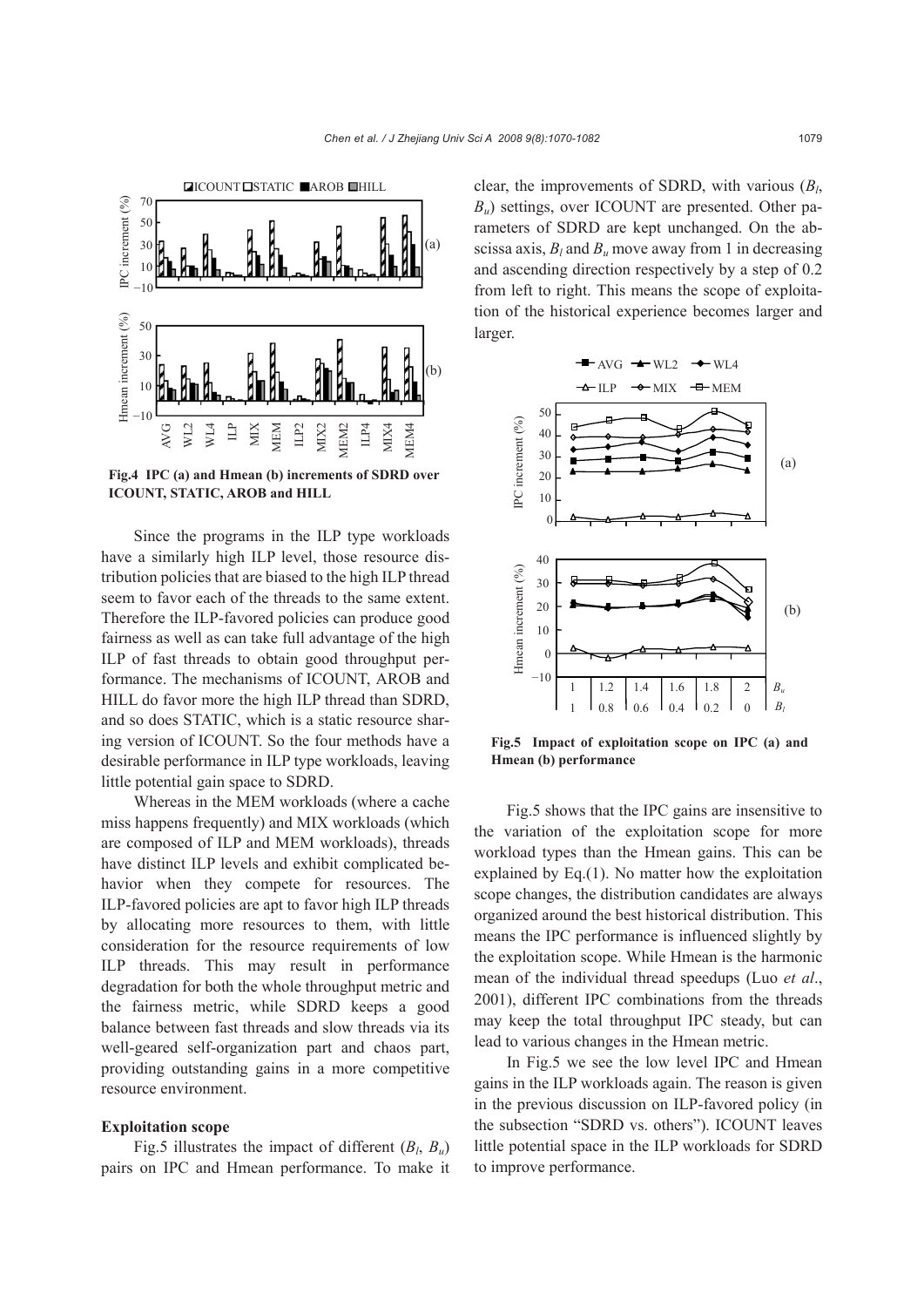As the exploitation scope increases, both the IPC and Hmean gains in all workload types touch their peaks at (0.2, 1.8), and then keep falling down. When  $(B_l, B_u)$  is set to  $(0, 2)$ , which means the exploitation scope is very large, the distribution candidates are organized at some small remove from the historical experience from a statistical point of view. This degrades the significance of the historical experience, making the self-organization part of SDRD weak. So less IPC and Hmean gains are seen.

According to the discussion above we can find an optimal  $(B_l, B_u)$  setting for SDRD at around  $(0.2,$ 1.8).

### **Chaos probability**

In this subsection, the role of chaos probability *p* will be revealed. To make the illustration clear, the IPC and Hmean improvements of SDRD with different chaos probabilities compared with ICOUNT are presented in Fig.6, while other parameters of SDRD keep their original settings.



**Fig.6 Impact of chaos probability on IPC (a) and Hmean (b) performance**

Obviously *p*=0.05 and *p*=0.1 perform alike in all types of workloads using the IPC metric, with outstanding average gains of 32.7% and 30%, respectively. But using the Hmean metric, performance at  $p=0.05$  surpasses that at  $p=0.1$ , with an average gain of 24.1% for *p*=0.05 and 16.6% for *p*=0.1.

When *p* increases from 0.1 to 0.2 and 0.4, we see a general degradation of IPC gains and a general upgrade of Hmean gains in all types of workloads. As the chaos probability becomes bigger, the distribution candidates are more likely to be disturbed as soon as a low diversity is detected, and the desirable distribution convergence brought by the self-organization part is more likely to be ruined. This makes the IPC-targeted historical experience less productive, resulting in less IPC performance, whereas the likelihood of more disturbance provides more of a chance to meet the resource requirements of those low ILP threads, leading to a fairer performance.

When  $p$  is set to 0, SDRD provides both low IPC gains and low Hmean gains. This is because when the distribution candidates converge in an uncomfortable distribution space, there is no chaos introduced to the distribution candidates to control the diversity. It is difficult to sustain the evolvement to capture a better optimal distribution space.

By comparison, chaos probability of around 0.05 shows outstanding IPC and Hmean performance. It endues SDRD with a good balance between disturbing uncomfortable convergence and preserving reasonable convergence in the evolvement process.

### **Diversity threshold**

Fig.7 illustrates the impact of different diversity threshold *θ* on IPC and Hmean performance. To make it clear, the improvements of SDRD with various *θ* settings over ICOUNT are presented, while other parameters of SDRD are kept unchanged.



**Fig.7 Impact of diversity threshold on IPC (a) and Hmean (b) performance**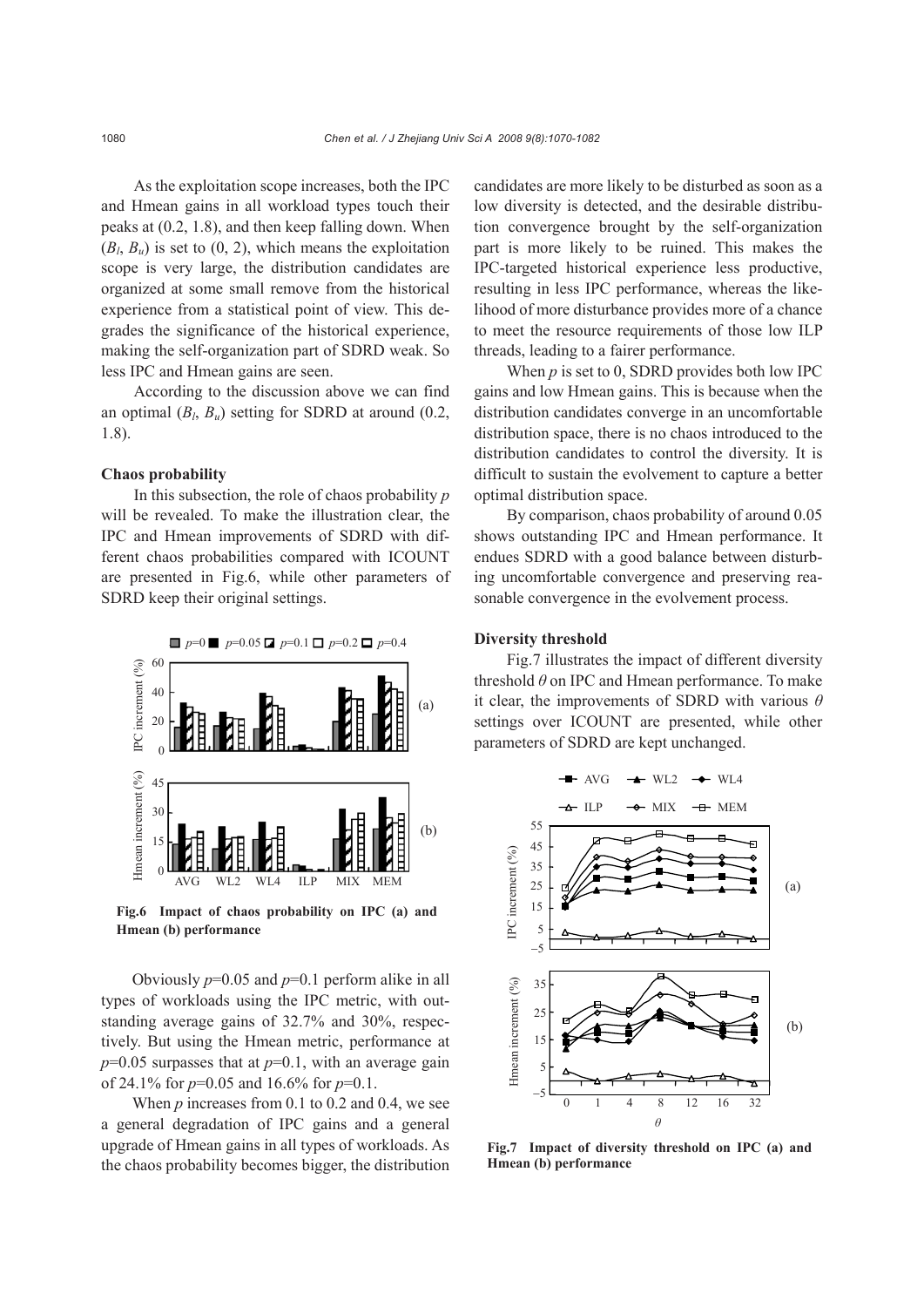From Fig.7, we see that the diversity threshold has less influence on the IPC gains than on the Hmean gains, especially in the WL4, MEM and MIX type workloads where it produces only a small change in IPC gains but obviously a fluctuation in Hmean gains. This is because in whatever manner the diversity threshold changes, the distribution candidates always self-adjust around the historical distribution with the best IPC performance in the evolvement process, thus making IPC performance slightly influenced by *θ*. While with various diversity thresholds, SDRD maintains the diversity of the distribution candidates at a different level, which directly concerns fairness among the threads, thus making more fluctuations using the Hmean metric.

When *θ*=0, SDRD has no chance of introducing extra chaos, since the diversity of two distribution candidates will never be below zero according to Eq.(2). This situation is the same as that of  $p=0$ , which is discussed in the subsection "Chaos probability". As the diversity threshold increases, the IPC gains climb quickly to a high level, and then plateau off. The IPC gains appear a little better at *θ*=8. The Hmean gains climb up to their peak at *θ*=8 and then show an obvious decline. This indicates that a diversity threshold around 8 is optimal for SDRD. A big threshold will damage reasonable convergence. A small diversity threshold only allows SDRD to introduce chaos to very similar distribution candidates; it is not enough to maintain the diversity of the distribution candidates and supply persistent resource distribution evolvement. Therefore neither a big diversity threshold nor a small one will make SDRD produce a pleasing performance.

## CONCLUSION AND FUTURE WORK

This work presents a spatially triggered dissipative policy for resource distribution in SMT processors, which is composed of the self-organization mechanism that is driven by runtime IPC performance, and the introduction of extra chaos that is triggered to control the spatial diversity of the resource distribution candidates, to supply sustaining resource distribution optimization for complicated program behavior. The simulation results show that:

(1) SDRD with a fine-grained diversity controlling (L-SDRD) is more effective than that with a coarse one (G-SDRD), with 2.7% more IPC gains and 8% more Hmean gains than G-SDRD on average over ICOUNT.

(2) SDRD benefits much from its two well-coordinated parts, obtaining potential Hmean gains as well as good IPC gains. Using the IPC metric, SDRD outperforms ICOUNT, STATIC, AROB and HILL by 32.7%, 17.3%, 13.5% and 7.1% respectively on average, and using the Hmean metric, SDRD outperforms the four methods by 24.1%, 13.2%, 8.5% and 7.2% respectively on average. And SDRD provides more IPC and Hmean gains in a complicated SMT environment, such as the MIX and MEM type workloads, than in the ILP type workloads.

Experiments and discussion of SDRD's important parameters, including the exploitation scope, the chaos probability and the diversity threshold, reveal their meaning for SDRD and their impact on both the throughput and fairness performance.

Further work will attempt some research on other diversity controlling mechanisms, in which the extra chaos is triggered by some supervised information from the pipeline, and also where the chaos can consist of a planned resource distribution rather than an arbitrary one. Adaptive adjustment of several important parameters is also meaningful to make SDRD generally smarter for specific program phases that emerge at runtime.

## **References**

- Burger, D., Austin, T.M., Bennett, S., 1996. Evaluating Future Microprocessors: The Simplescalar Tool Set. Technical Report 1308. Computer Science Department, University of Wisconsin-Madison, Madison. Http://www.cs.wisc. edu/techreports/viewreport.php?report=1308
- Cazorla, F., Ramirez, A., Valero, M., Fernández, E., 2004a. Dcache Warn: An I-fetch Policy to Increase SMT Efficiency. Proc. 18th Int. Parallel and Distributed Processing Symp., Santa Fe, NM, p.74-83. [doi:10.1109/IPDPS.2004. 1303005]
- Cazorla, F., Ramirez, A., Valero, M., Fernández, E., 2004b. Dynamically Controlled Resource Allocation in SMT Processors. Proc. 37th Int. Symp. on Microarchitecture, Portland, OR, p.171-182. [doi:10.1109/MICRO.2004.17]
- Choi, S., Yeung, D., 2006. Learning-based SMT Processor Resource Distribution via Hill-climbing. Proc. 33rd Annual Int. Symp. on Computer Architecture, Boston, MA, p.239-251. [doi:10.1109/ISCA.2006.25]